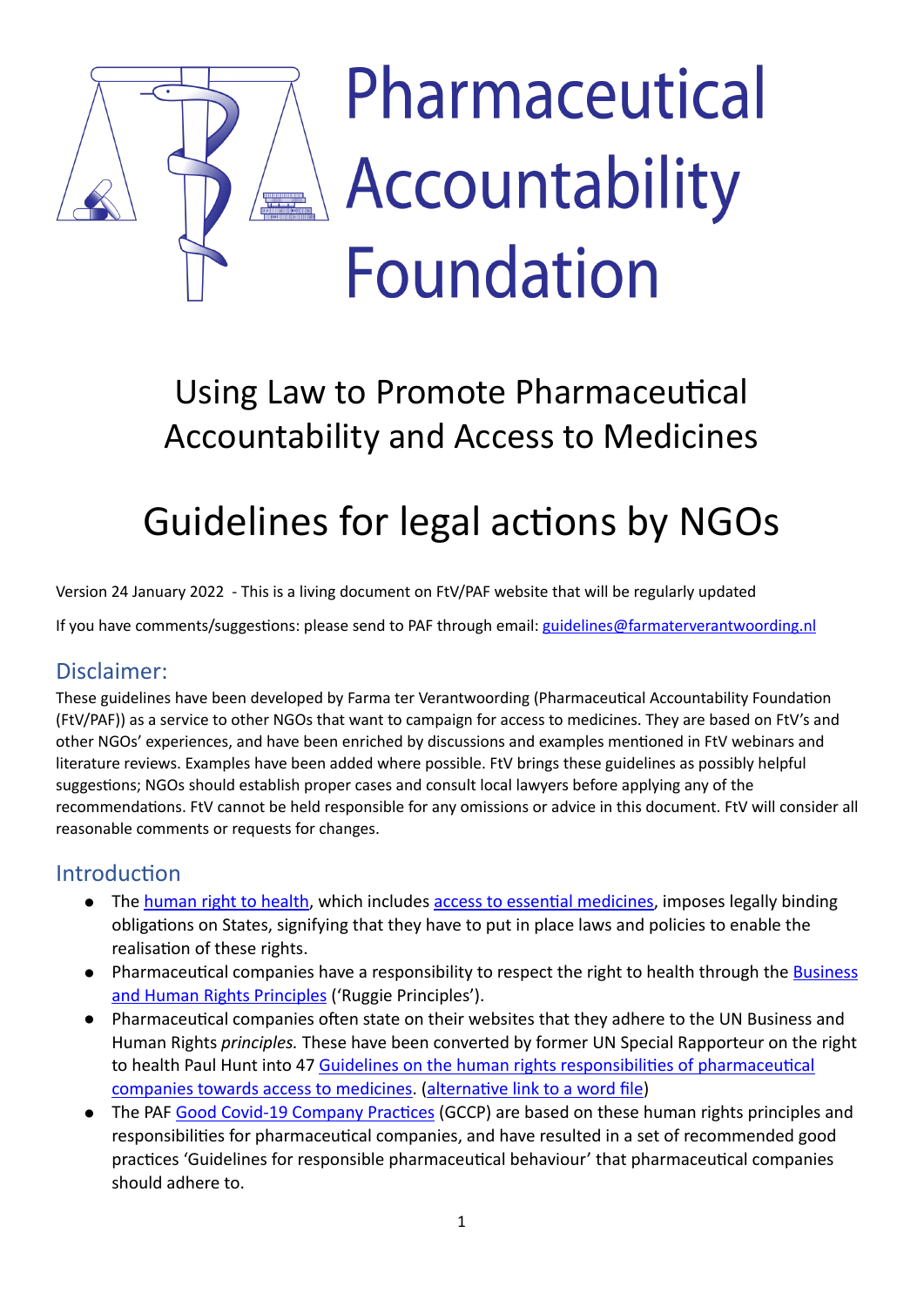- The GCCP Scorecard of March 2021 (2<sup>nd</sup> edition) scores 9 vaccine and 3 therapeutics manufacturers with a traffic light system. The scorecard is being updated to score 25 products in March 2022.
- The GCCP Scorecard shows that, although the scores vary, in general pharmaceutical companies do not substantially adhere to the GCCP criteria, despite the fact that nearly all agree on their websites to adhere to the UN Business & Human Rights principles.
- Pharmaceutical companies cannot currently be held accountable under international human rights mechanisms. This means that no one (e.g., neither a state, non-governmental organisation (NGO), nor an individual) can raise a formal complaint against a pharmaceutical company at the international level under human rights law.
- NGOs can, however, lobby national law and policy makers (e.g., parliament, government) to introduce national binding norms that are enforceable against pharmaceutical companies. For example, PAF has advocated for a 'duty of care' norm for pharmaceutical companies in the Netherlands. There are other types of legal actions that NGOs can take.
- These guidelines are intended to inform NGOs considering legal action against pharmaceutical companies that prevent, endanger or restrict access to (their) medicines and/or access to health care in general.
- These guidelines are based on PAF's experience and examples from other NGOs who have inter alia taken legal actions against pharmaceutical companies in order to improve access to their products.
- These guidelines, although developed initially for Covid-19 products in the GCCP project, can also apply to all other essential medicines that people need access to.

# **Definitions**

- (Legal) procedure: the methods by which legal rights are enforced; the specific machinery for carrying on a lawsuit, including process, the pleadings, rules of evidence, and rules of Civil Procedure or Criminal Procedure.
- Legal action: any lawsuit, petition or prosecution.

# Before you consider legal action

Taking legal action is a process that can take a long time and demand substantial human and financial resources. NGOs should therefore investigate whether they can stimulate pharmaceutical companies to do the right things before considering legal action. NGOs can lobby parliament or government to change laws, or they can organize campaigns to make the general public aware of the problem, and thus exert pressure on pharmaceutical companies. The GCCP project has taught PAF that there is value in pointing pharmaceutical companies to the human rights principles to which they have publicly committed. The debate on the human rights responsibilities of pharmaceutical companies can also be used to change the legal system in countries. However, the GCCP project also showed that pharmaceutical companies are not willing to change on certain aspects that might undermine their long-term profits or business model. There is also increasing attention paid to 'fair' medicine pricing, and its logical consequence: that unfair medicines pricing might lead to unfair, excessive profits, and thus to damage to patients and health care systems that can only spend each health care dollar once.

PAF has listed on its website all the issues that lead to access problems or excessive pricing and profits. It has also listed solutions on how governments, professionals, patients (organisations) and NGOs can mitigate these issues. Some problems, however, cannot be adequately addressed by the known solutions, as governments have failed to regulate excesses in national legislation. It is in that context that NGOs could explore and consider other solutions such as legal action.

Below PAF describes some possible steps that NGOs can take to advocate for companies to improve their practices, or solve the problem before taking legal action.

- 1. **Describe** what is the problem? What is the desired solution/outcome?
- 2. Check the status of the pharmaceutical company: does this company:
	- $\circ$  Have a valid company license to operate in your country?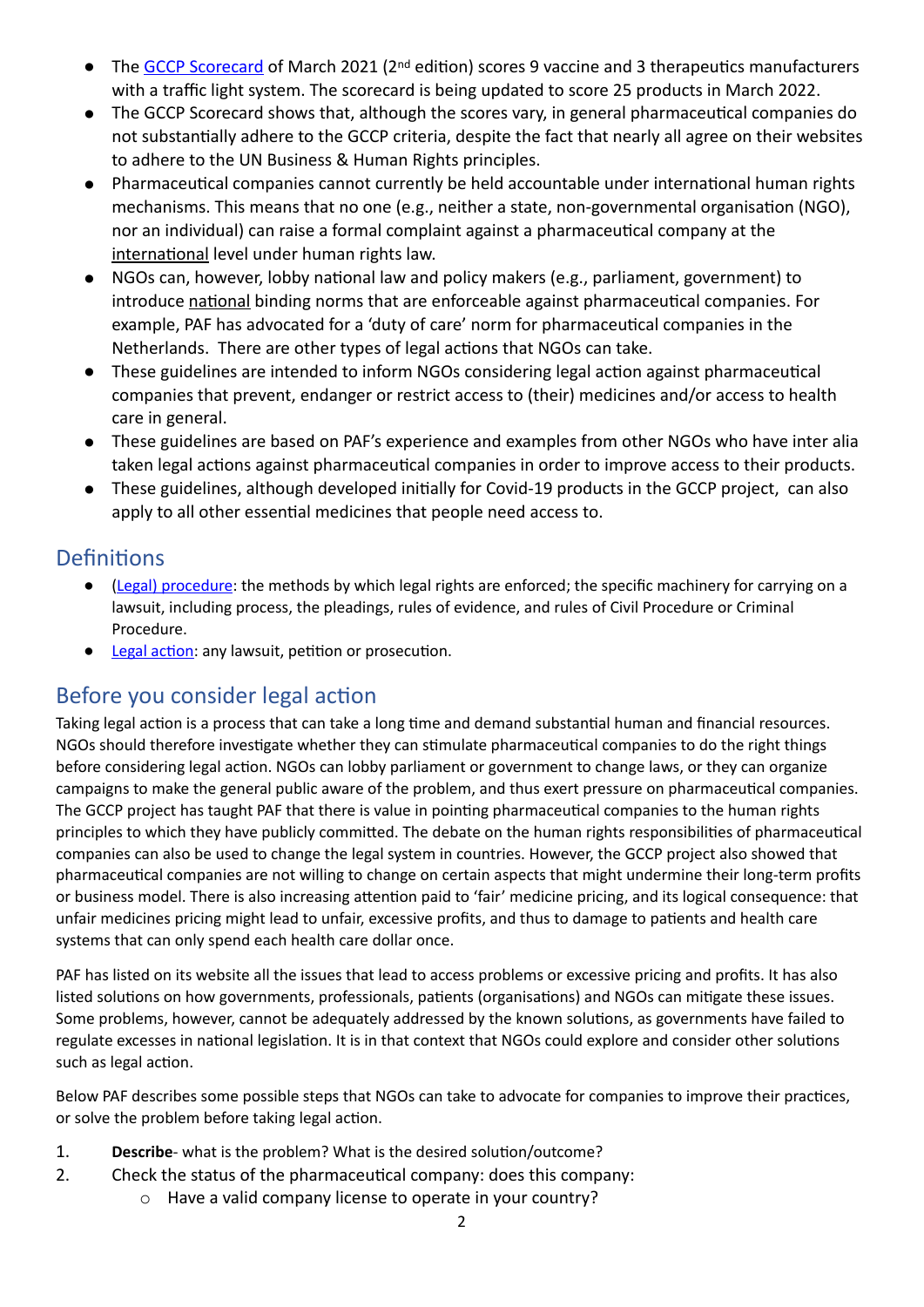- $\circ$  Is it subject to regular inspections on its GMP/GDP status?
- $\circ$  Have the legal right to manufacture and/or sell the product in your country? (registration)
- $\circ$  Have a patent, market exclusivity or other monopoly for the product?
- $\circ$  If not, is it producing the product under license? If so, what are the licensing conditions?
- $\circ$  Does the company adhere to the UN Business & Human Rights Principles?
- $\circ$  Is it a member of a Pharmaceutical Manufacturing Association which adheres to a Code of Conduct or other Principles?
- 3. Does the company directly **cause** the problem, or is the problem due to an **outside factor** or poor enabling environment?
	- o Is the problem an **excessive, unfair price** that is
		- not accepted by your country,
		- not reimbursed by your health insurance system or
		- not affordable to you, or
		- displaces access to other health care
	- o You have **no access** to a product which is
		- **EXED:** in principle available or registered in your country
		- not available / registered in your country (but available in other countries)
		- not available due to global inequitable distribution
	- o Other problems?
- 4. Determine your strategy: make a plan for how to roll out the campaign, which advocacy or public pressure strategy would work best, and consider which type of legal action would eventually be appropriate.
- 5. **Research**: investigate which norms or legal frameworks exist for the problem. Consult professionals and institutions. Document your case meticulously. Apply investigative journalist techniques, and be fair by applying 'hear and hear' (Dutch 'hoor en wederhoor'). Be transparent in your actions, and document them on your website.
- **6. Compare** your findings about the company's behaviour with established societal norms, laws and good practices (such as the Good Covid-19 Company Practices).
- **7. Document** all your findings and sources in a safe computer with an encrypted backup in the cloud.

Then start approaching the company:

- 8. Ask: send a public, open letter to the company; explain the problem, and ask them to apply the "Good Practices", and stop any "Bad Practices".
- 9. **Explain** in your exchanges with the pharmaceutical company their Human Rights Responsibilities: praise them for having a statement on their company website that they adhere to the "UN Business & Human Rights principles", and for their good practices. But also clearly explain where they are not adhering to them. Request the company to change their bad practices. Point to the GCCP or other scorecards, and request a public answer.
- 10. **Compare** companies: for their bad practices, point to other companies with good or better practices. You can find examples of better scoring companies on the PAF GCCP website. Use them as comparisons in their communication with companies.
- 11. If they reply, ensure that all documents can be made public on your website (if needed)
- 12. If they ignore you, remind them, and state that you have published the open letter on your website, or point to a blog that you have written about it.
- 13. Raise general **awareness** (use your findings to write a scientific paper, work with press, ask questions in Parliament etc)
- 14. Use **social media** with your demands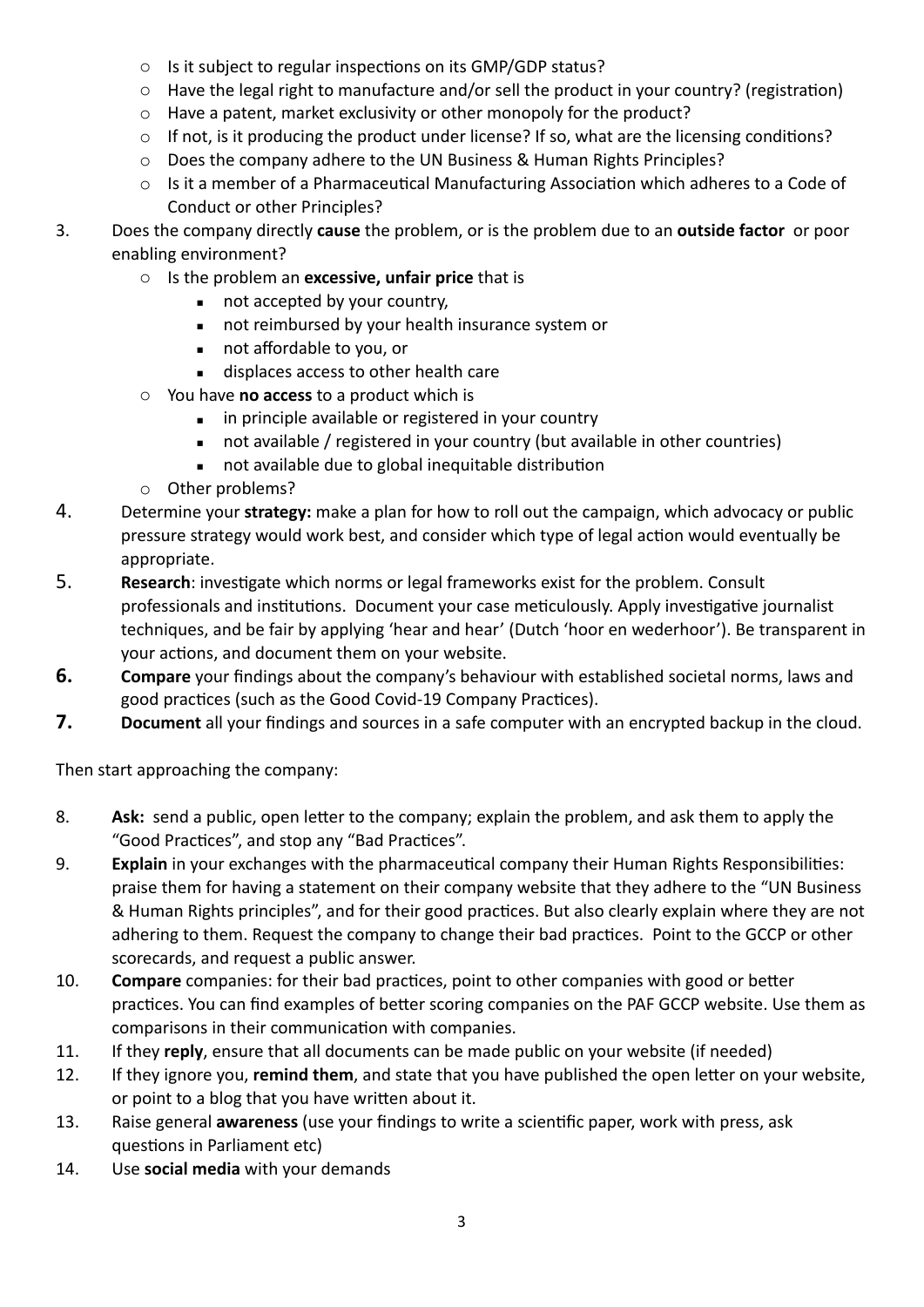- 15. **Work with other NGOs or networks** that are working on similar issues (CIFA partners, Access-Covid-19 group, dedicated NGOs like Health Action International, Amnesty Intl, Human Rights Watch etc)
- 16. **Engage public institutions** which can possibly investigate whether regulatory action is possible (pharmaceutical inspectorate, regulatory authority, competition authority, pricing authority etc)

A single case of 'bad' behaviour can also be used in a wider campaign as an example of the need for change. You could use this example to:

- 17. **Lobby** national or regional lawmakers to provide a stronger legal basis for the Good Practices
- 18. If the unwanted practices are not violating current laws, **campaign for better laws**/regulations in NL/EU/globally
- 19. Request institutions that have **leverage** (purchase agreements, political power) over pharma to intervene (Governments, UN Agencies)

# When the above methods have failed... Time to consider legal action

When the above steps have failed to bring a solution, and you still want to stop / mitigate the problem or bad practice, it may be time to consider possible legal action.

First you need to do the research to determine the facts of the precise violation that you will allege, who is responsible for the violation, through which actions, which legal rules apply to this case, and, depending on your NGO, which options you have to take legal action.

#### **Analyse the pharmaceutical product**

Most problems are caused by single-source products. This means that the product is subject to a monopoly that the company has obtained through:

20. a patent

- $\circ$  A product patent on the original compound lasts 20 years. Have a patent expert investigate whether
	- You can oppose the granting of a patent before the Patent Office grants it (pre-grant opposition, e.g., NGOs in India)
	- **The patent is weak, futile or can be challenged (Patent challenge, e.g. Gilead** sofosbuvir, EU, by Médecins du Monde, Kymriah, Switzerland, PublicEye)
	- The product is important for public health (see Doha Declaration), and not made available on reasonable grounds, or the company refuses to market the invention (non-working)
		- NGOs can lobby governments who can issue a 'Government Use' license (Pfizer Paxlovid, Chile, Innovarte)
		- Anyone (competing companies, NGOs) can apply for a 'Compulsory License' under national patent law. Medicines Law & Policy maintains a TRIPS Flexibilities database of such examples.
- $\circ$  Some companies use a 'patent thicket' technique, whereby they apply for many more patents on other aspects of the product
	- **EXECT:** This is misuse of the patent system and needs a specific campaign (AbbVie, adalimumab/Humira, I-MAK)
- $\circ$  Companies try to extend the protection by changing something in the product and obtain a new 20-year patent protection for the product ('evergreening')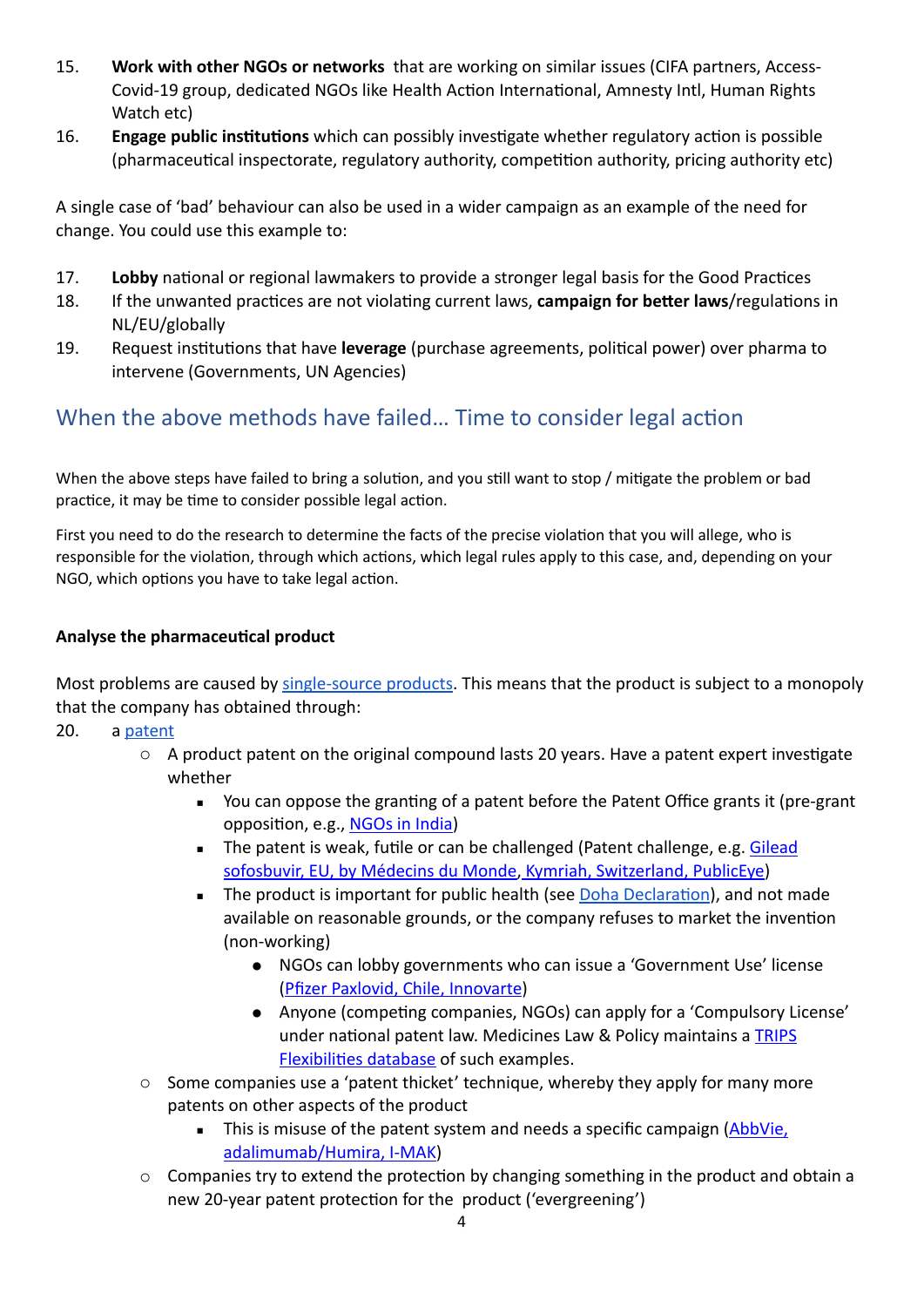- By changing something to the molecule (a new salt, ester, etc)
- By changing the dosage form (slow release, different dosage form)
- By using 'easier' injection methods (insulin or EPI pens)
- $\circ$  Companies may 'forget' that the original research underlying the patent was funded by public sources, as this confers certain duties on the marketing of the product.
	- NGOs petitioned the US Government for non-compliance by Moderna of a contract with BARDA (e.g., covid-19 vaccine Moderna, USA, KEI/Public Citizen)
	- NGOs asked the USA Government to grant a march-in request for the patents on a drug partially invented and developed in clinical trials funded by US Army and NIH, which is sold at  $>$  \$156,000 per year, 3 to 5 times higher than any other high-income country? (e.g., prostate drug Enzalutamide/Xtandi, KEI)
- o EU allows companies 'compensation' for
	- **EXECT** shorter than usual patent life due to prolonged regulatory processes (Supplementary Protection Certificates)
	- **EXEDEDEDIE:** Developing a paediatric version of an existing drug (6 months patent extension)
- 21. Data exclusivity: EU allows 8 years protection against the registration of a second version of the drug by blocking referral to the efficacy/safety data of the first registered on the market (usually the originator, but it could also be a generic)
- 22. Orphan drug market exclusivity (given to encourage development of products for very rare diseases)
	- $\circ$  EU grants 10 years marketing exclusivity from the time EMA registers the product with a new orphan drug indication.
	- o USA 7 years [check]
- 23. Being the only one in the market (why are no competing products available?)

## **Analyse the pharmaceutical company**

Is the company responsible for the problematic product showing any specific behaviour that could be legally tackled?

- 24. Not adhering to national pharmaceutical laws
	- o Consider bringing a complaint to the National Health/Pharmaceutical Inspectorate or Medicines Regulatory Authority
- 25. Not adhering to agreed Principles or ethical norms (e.g., Socially Responsible Licensing, Netherlands)
	- $\circ$  Consider bringing a complaint to the supervisory organisation, or ask Parliamentary questions
- 26. Not adhering to agreed Codes of Conduct of the National/Regional/Global pharmaceutical industry association, e.g., VIG Code the Netherlands, [PhRMA](https://www.phrma.org/about/codes-and-guidelines) USA.
	- $\circ$  Consider a complaint with the pharmaceutical association (e.g., anabolic steroids, Organon, Netherlands, Wemos vs Nefarma 1983)
- 27. Not adhering to procurement contracts (e.g., Covid-19 vaccine AstraZeneca, EU)
	- $\circ$  Consider a civil case (contract law)
- 28. Not adhering to the Business & Human Rights principles (more specifically, Paul Hunts 47 responsibilities or PAF GCCP criteria)
	- $\circ$  If the company does not (yet) adhere to Business & Human Rights principles (normally in a statement on the website or in the Annual or Corporate Accountability Report), campaign for its inclusion.
	- $\circ$  If companies agree to the principles, but show bad practices: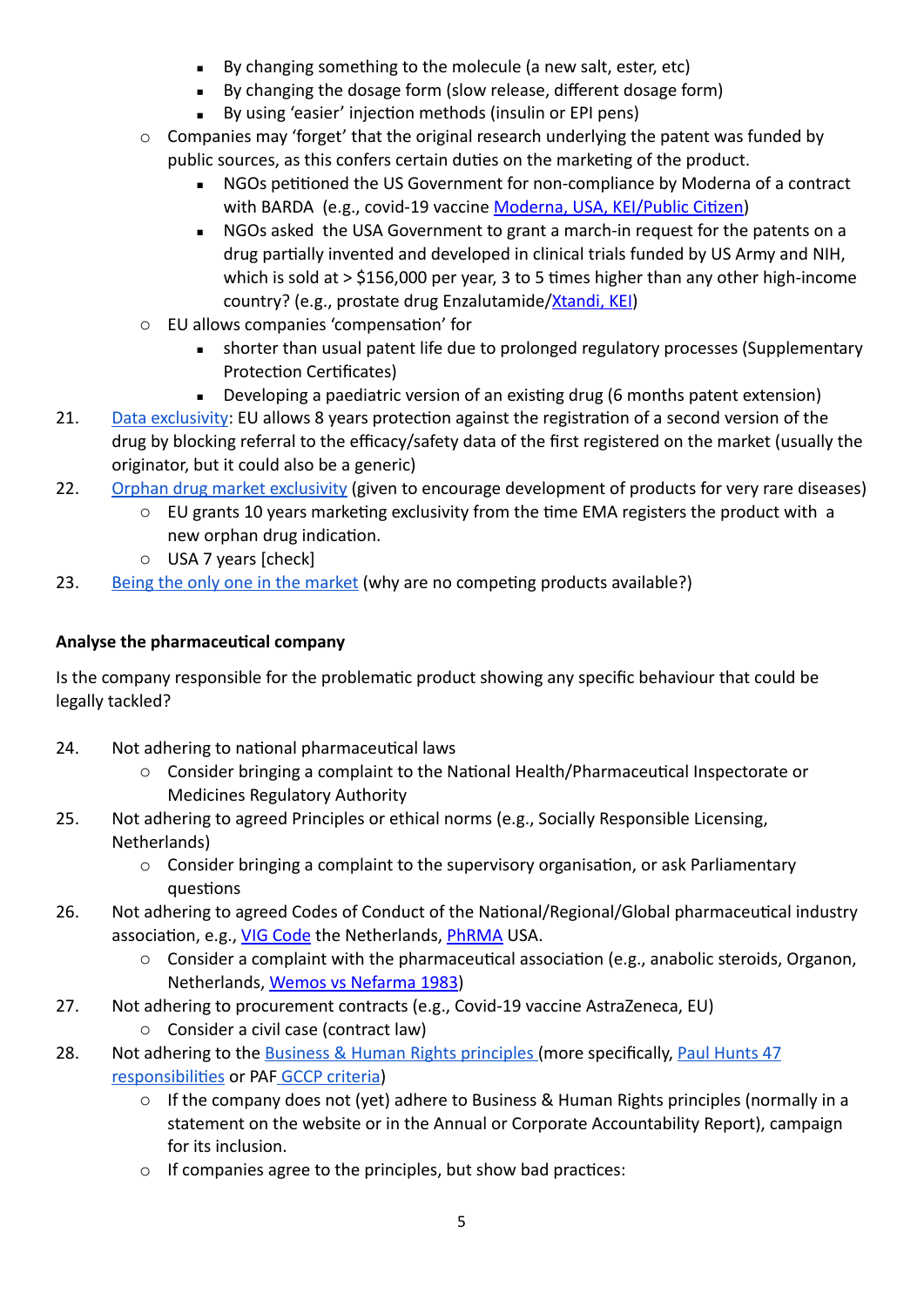- Engage with the companies, pointing them to the fact that the above mentioned principles have been converted into responsibilities by the UN, and show them the GCCP criteria (FtV)
- Complain to their Corporate Social Responsibility or Sustainability departments
- **EXED:** Involve big investors that can put pressure on the company
- Raise a motion at the annual Shareholders' Conference
- Naming and shaming in the media
- $\circ$  Although companies cannot be held accountable in court for international human rights violations, they should have a duty of care to the patients that are dependent on their medicines:
	- Governments (which have a legally binding duty of care under human rights law) enshrine this duty of care in legislation and financing to private sector / companies
	- **EXED:** In some countries (France, Germany) national laws have been passed which force company board members to take care of sustainability and HR issues (OECD Due Diligence)
	- Campaign for a 'duty of care' for pharmaceutical companies (e.g., Netherlands FtV campaign for 'zorgplicht')
- $\circ$  You could use the principles/responsibilities in other legal action (see tort)

## 29. Anti-competitive behaviour

- $\circ$  If the company is showing signs of
	- cartel forming with other companies (vitamins, Roche, EU, Adams vs Roche)
	- Misuse of a dominant economic power position (orphan drug CDCA, Leadiant, Netherlands, [FtV\)](https://www.farmaterverantwoording.nl/case-studies/cdca-leadiant/)
	- Pay for delay (where an originator pays a generic company to delay generic market entry)
	- **EXEDED:** Increasing prices and/or creating shortages (e.g., oncology medicines, Aspen EU [case](https://www.lexology.com/library/detail.aspx?g=8e569b30-c5cd-4a52-9780-cca2e1e14889))
- $\circ$  You could consider bringing your complaint to the National (or European) Competition Authority
- 30. Tort law (Dutch: onrechtmatige daad)
	- $\circ$  Something might not be expressly legally forbidden, but if most parties in society find some practice unwanted/unreasonable or against (un)written legal norms (including international human rights' norms) then in some jurisdictions (NL, Belgium) you can start a tort procedure
	- o Successful legal action has been taken by environmental NGOs: Urgenda vs the Netherlands [State,](https://www.lse.ac.uk/granthaminstitute/news/urgenda-v-state-of-the-netherlands-lessons-for-international-law-and-climate-change-litigants/) Milieudefensie vs Shell
	- o Can companies be held responsible for making excessive profits? ([Humira,](https://www.farmaterverantwoording.nl/humira-adalimumab/) AbbVie, PAF Netherlands).

## Analyse your specific country's legal situation

You should consider national (and in some countries sub-national laws) that apply to companies established in your territory, as well as any supra-national laws, such as regional laws (e.g.,. EU Directives) or international agreements (e.g., WTO TRIPS Agreement), that create enforceable rights for individuals and/or binding obligations for states or companies operating in your territory.

Your country:

31. The applicability of international IP standards depends on your country's level of economic development: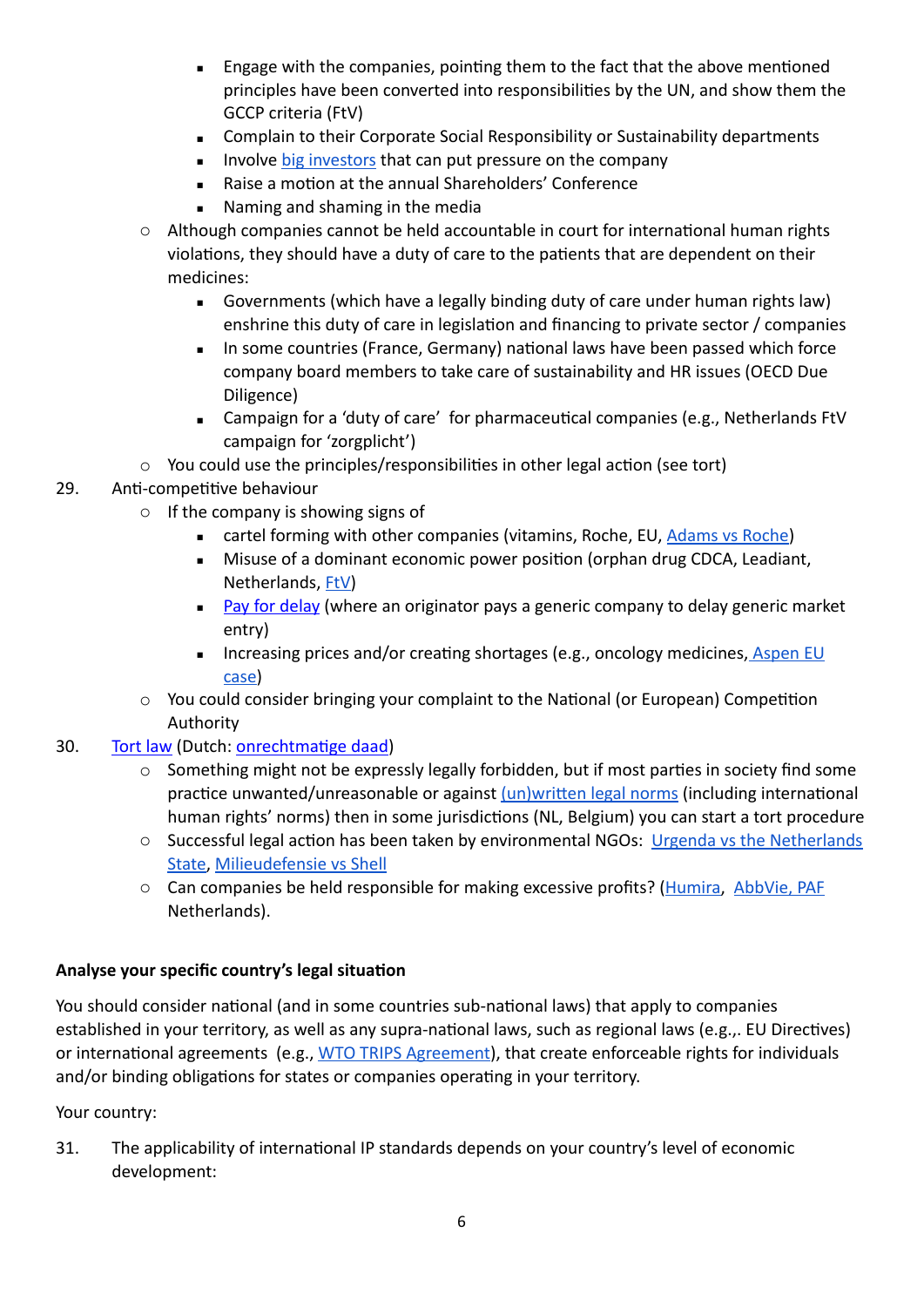- $\circ$  If your country is a Least Developed Country [\(LDC](https://unctad.org/topic/least-developed-countries/list)), your country will not be obliged, with respect to pharmaceutical products, to implement or apply Sections 5 and 7 of Part II of the TRIPS Agreement or to enforce rights provided for under these Sections until 2033. In lay terms, you can probably ignore pharmaceutical patent applications unless your country has specifically approved them.
- $\circ$  Your country is not an LDC but may use higher protection ([TRIPS-plus\)](https://msfaccess.org/spotlight-trips-trips-plus-and-doha) than is required under **TRIPS**
- 32. The applicable IP standards in your country are established in regional and/or national law:
	- $\circ$  Your country's (or regional) Patent Office permits futile patent applications, or grants patents without examination (pre-2018 South African situation)
	- $\circ$  May have inappropriate IP/patent laws (See explanation below in section on TRIPS-plus)
	- $\circ$  May have exclusivities for medicines in other types of laws, such as pharmaceutical regulation
- 33. Your rights under national law should be protected in the national constitution:
	- $\circ$  Does your country have a constitution that recognises an enforceable right to health (or other right that would require the provision of essential medicines)? If so, you can use it to protect citizens against unfair government decisions (e.g., nevirapine, South Africa, Minister of Health vs Treatment Action Campaign)
- 34. If you have a weak constitution, an unjust, corrupt or poorly operating legal system,  $\circ$  this might hinder you from enjoying your rights. Consider strengthening your legal system.
- 35. Can you refer the case to supranational courts, appeal to international agreements, or use international covenants?
	- o The Court of Justice of the European Union, the European Court of Human Rights, the WTO dispute settlement body system

#### **Which legal actions could be appropriate for my organisation?**

Analyse: 

- Do we know enough about the problem?
- NGO legal status: can we take a company to Court? Admissibility of case/parties?
- Budget: small/medium/big? Can we do it pro bono? (or: let others do the work e.g. Competition law)
- Legal expertise: do we have access to a team of competent lawyers? Do they have access to legal experts in national / regional law (whichever law is applicable to the case)
- Time frame: how urgent is our case? Are preliminary measures required? (Dutch law: kort geding)
- Territory: is this a national/EU-wide/global case?
- National/international legal enabling environment: which laws are in place at country, regional or international level which help/hinder my case?

Set clear goals:

- What do we want to achieve? (financial compensation, public 'shaming', general price reduction, Court ruling (jurisprudence), change in the laws/EU regulations)
- Who is our target? (global company, national company, brand/generic, parliament/health ministries)
- What kind of support do we have? (media, communications, civil society, political, institutional)
- Which steps do we want to take, in which order? based on the support/ resources that we have or organise?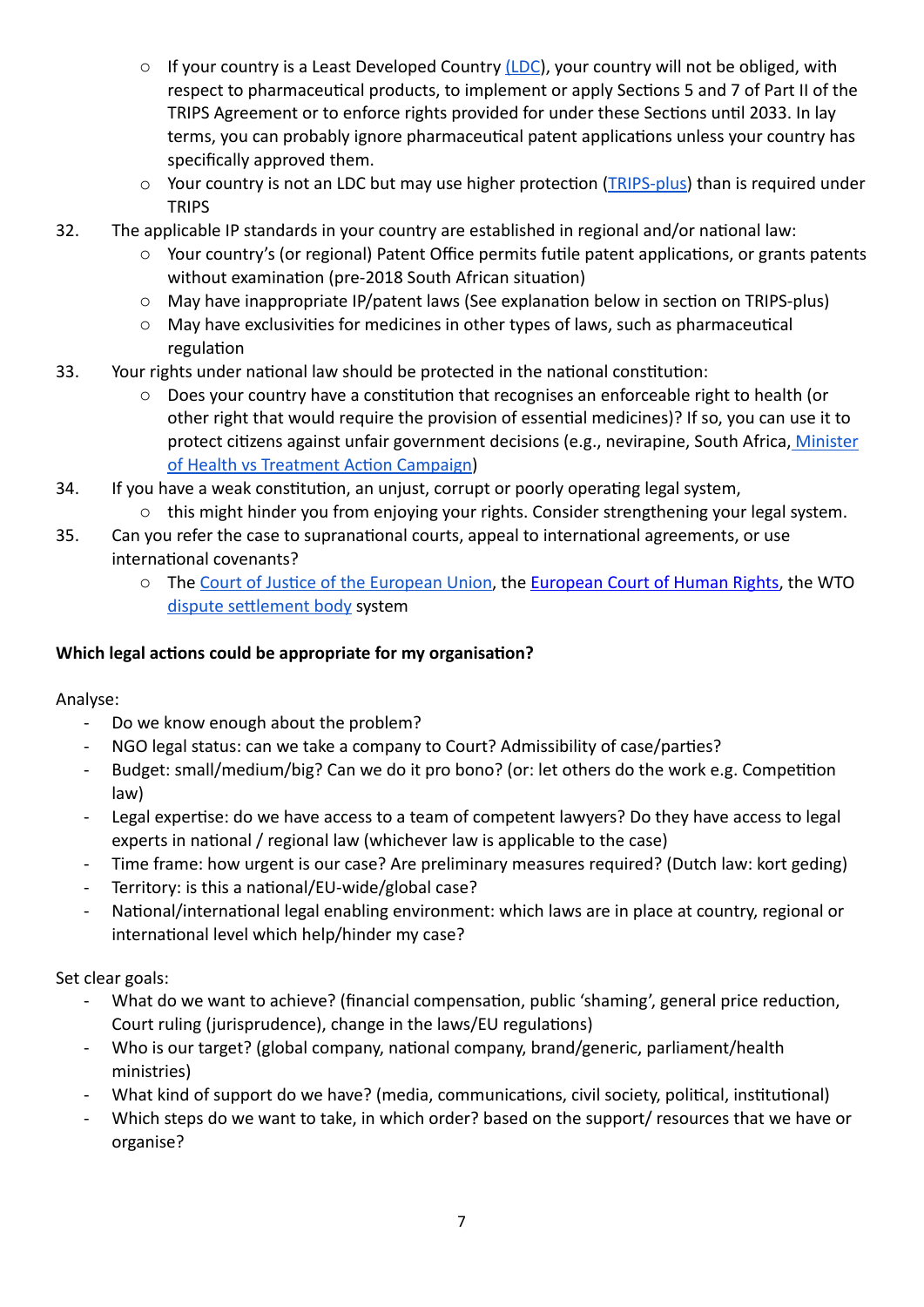# **More explanations about the underlying laws**

# **1. Problematic Laws/Practices**

#### TRIPS/TRIPS + :

The WTO Agreement on Trade-Related Aspects of Intellectual Property Rights (TRIPS) provides the minimum standards for the protection of intellectual property rights (IPRs) WTO Members need to implement. Currently, IPRs in knowhow are a barrier to increasing covid-19 vaccine access by scaling up production.

TRIPS+ or TRIPS-plus: higher levels of protection (often demanded by developed countries) that are not prescribed by the WTO's TRIPs regime. Rather, the term is used to indicate that these requirements go beyond the minimum standards imposed by TRIPs (TRIPS- or TRIPS-minus). See our website for further explanation.

#### Legal recourses:

- *If you are a Least-Developed country, use the LDC exemption:* under Article 66.1 of the TRIPS agreement, LDCs are given a transition period that exempts them from the obligation to fully implement TRIPS. This was extended until July 2034. This exemption should be promoted and encouraged to avoid unnecessary barriers to drug access due to IPRs.
	- Pharmaceutical companies in LDCs can possibly ignore patents and produce generic versions, if the country makes use of the LDC transition. Exception: if the country implements a patent law that allows for medicines patenting, AND starts granting them, then you cannot 'ignore' them. You may be willing to take the risk because an infringement suit is less likely... Example: Uganda
	- **[?]** If your LDC country is a member of a regional economic community (REC) with a majority of LDCs, then certain restrictions (like exporting max 50% of domestic production) do not apply. Most African LDCs are member of RECs where locally produced goods can circulate freely
- *Promote use of TRIPS flexibilities/TRIPS minus in national laws:* these enable 'developing and leastdeveloped countries to use TRIPS-compatible norms in a manner that enables them to pursue their own public policies' and include:
	- [?] Make sure that your country only applies TRIPS minus, and removes TRIPS-plus aspects of national laws. Examples: SARPAM TTATM report Southern Africa

#### Apply TRIPS flexibilities

- [?] Government Use or Compulsory licenses: countries can grant this to override a medicine patent [?] Russian Government Use License on Remdesivir
- Pre-grant patent opposition systems offers the opportunity to oppose a patent before it is granted
- [?] Minimum patenting criteria : TRIPS establishes a minimum standard of protection of rights Members may choose to follow this minimum (TRIPS minus) or raise the level of protection of rights (TRIPS plus). States should be encouraged to opt for TRIPS minus measures in patenting [?] **Examples: UNDP/ WHO Reports**
- **[?]** Ellen 't Hoen's handbook . Private patents and public health.

#### **What is the legal strategy?**

- Analyse national IP laws to remove TRIPS-plus aspects and maximize TRIPS flexibilities (get help from friendly lawyers, UNDP, or University)
- If you are an LDC, request the Patent Office not to grant any pharmaceutical patents, and invite pharmaceutical manufacturers to produce generic versions of products that might be patented in other countries
- Analyse the National (or Regional) Patent Office policies: Are they critically reviewing pharmaceutical patents? If not, warn the Health Ministry that this will cause problems later (Case: South Africa - the country granted all patents that were requested, without any assessment)
- Promote the use of TRIPS flexibilities (normally the Health Ministry benefits, whereas the Economic Affairs Ministry opposes; example: Netherlands)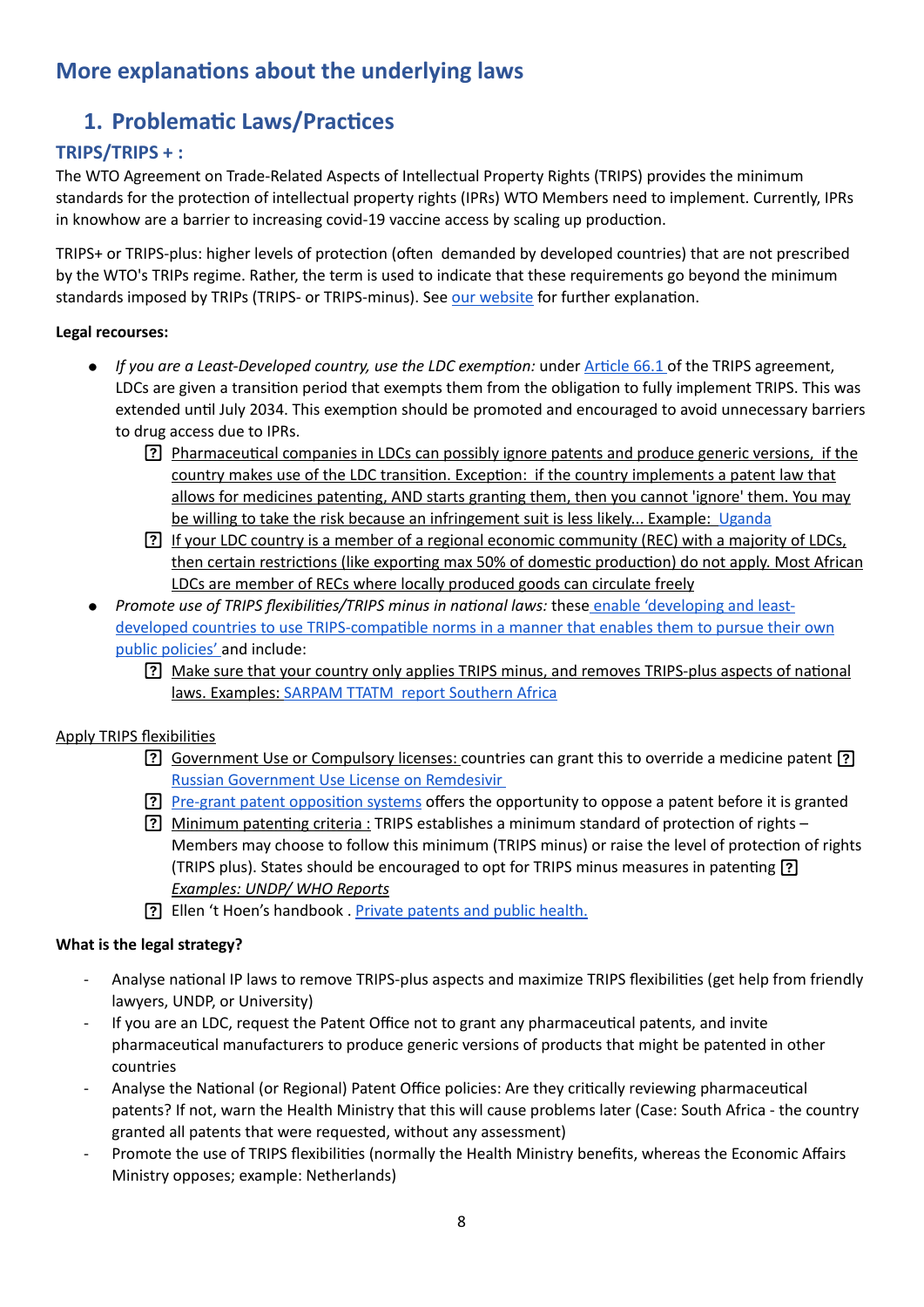#### **Patent extensions**

An IP right that extends the duration of certain patent rights. This extends the monopoly for a patent-protected product. In the EU this is called a Supplementary Protection Certificate and applies to pharmaceutical products under certain conditions and other specific areas.

#### Legal recourses:

- *Use patent law to prevent the patent extension from being granted:* challenge the granting of the SPC
	- **[?]** CJEU in Truvada case: a group of manufacturers of a generic version of an antiretroviral drug marketed under the trademark Truvada commenced invalidity proceedings in the UK against an SPC held by Gilead for the drug. The CJEU ruled in favour of the Generics group, holding that the Truvada SPC did not meet the criteria for legitimacy

#### **What is the strategy or legal recourse?**

- Campaign against SPCs in the current EU pharmaceutical strategy
- Campaign at country level not to apply SPCs for essential medicines
- Compare countries: If other EU countries have rejected SPC for a particular drug, convince your government to do the same
- Ask technical support from specialised lawyers and organisations (such as Medicines Law & Policy)
- Civil disobedience (example: UK buyer's club for TDF/FTC (Truvada)

#### **Evergreening**

Evergreening is the process whereby companies obtain additional patents on the same product under the claim that it is a 'new invention', whereas it is actually just a slight modification of the drug. This creates a barrier to the production of generics and thus to the accessibility of the drug.

#### Legal recourses:

- *Use patent law to undermine the evergreening* challenge the legitimacy of the patent
	- **[?]** Novartis v Union of India: Swiss pharmaceutical company Novartis was refused a patent for an anticancer drug Gleevec by the Indian Supreme Court based on the fact that the Court did not consider the modification of the original drug to be a patentable 'invention'.
	- [?] Menzis v AstraZeneca: AstraZeneca was in first instance forced to pay damages to health insurance company Menzis after the Dutch court found it had 'unjustly enriched itself', by enforcing a patent on a slightly different version of a known product. The verdict was struck down in the appeal.

#### **What is the legal strategy?**

- Analyse the evergreening strategy of your target company: typically they will create a different salt or dosage form and claim this works better for patients, a few years before their original product patent expires.
- Check whether other countries have rejected the patent extension, or whether generic companies have challenged the patent validity
- Document the excessive price as compared to generic versions, and calculate the excess paid
- Request the company to lower the price or to allow generic competitors into the market.
- If they refuse, calculate the excess costs paid and start a civil case

#### **Orphan drug status/Dominant market positions**

An orphan drug status is a designation given to pharmaceutical companies to encourage them to develop products for those diseases which are so rare that developing medication for them is not profitable. The status gives them various (monetary) benefits such as marketing exclusivity, tax credit for clinical trial expenditures, etc. The problem is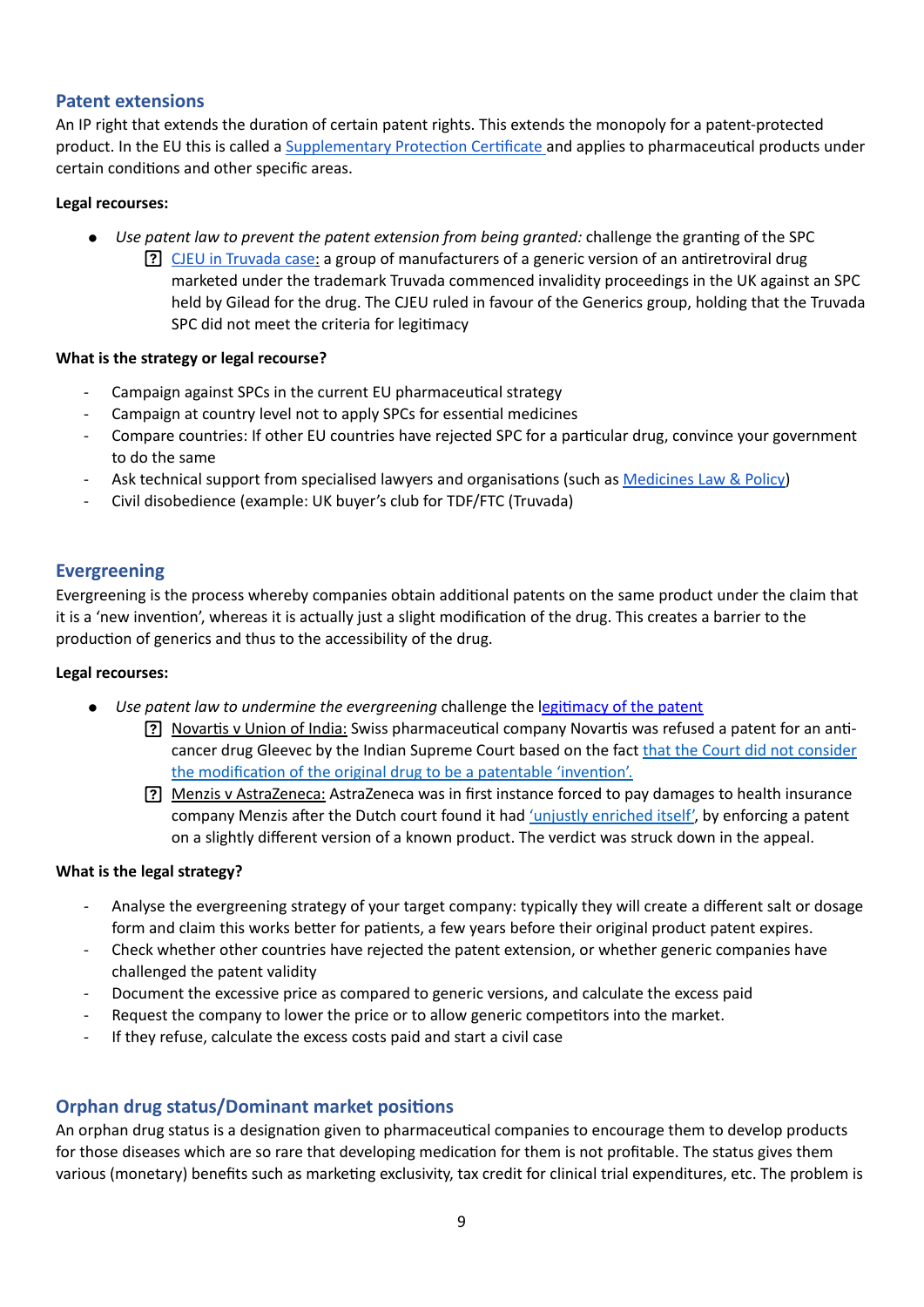that this status can lead to excessively high prices for the drugs due to the monopoly market position of the company which holds the rights to the orphan drug.

#### Legal recourse:

- *Use consumer/competition law to undermine the orphan drug designation:* challenge the legitimacy of the orphan drug designation when companies abuse their dominant position and patients benefit little from the designation
	- [?] Hazel Tau & others vs GlaxoSmithKline (GSK), Boehringer Ingelheim (BI) & others: The South African Competition Commission found that two firms (GlaxoSmithKline & Boehringer Ingelheim) had 'abused their dominant positions by charging excessive prices for their patented antiretroviral [medicines'.](https://unctad.org/ippcaselaw/sites/default/files/ippcaselaw/2020-12/Hazel%2520Tau%2520SA%2520Competition%2520Commission%2520v.%2520GSK%2520BI%2520et%2520al%25202002.pdf) GSK and BI then agreed to license their patented medicines to local generic manufacturers.
	- **[?]** CDCA-Leadiant: the Dutch Authority for Consumers and Markets (ACM) fined company Leadiant for abusing its dominant market position and violating competition rules. Leadiant had raised the price of a CDCA-based drug after obtaining orphan drug designation and was granted the exclusive right to supply the drug to the European market.
- Prevention: Mobilise professionals and patient organisations. Convince the Health Technology Agency that the price is excessive, and that the orphan product can be compounded at much lower costs by pharmacists or imported as a generic from abroad
	- $\circ$  Mexiletine (Namuscla, Lupin). The company originally asked for a 430x increased price. Even after dropping the asking price to 100x, the Netherlands HTA agency ZIN advised against reimbursing the excessive price as good quality generics could be imported and pharmacists could compound the product at lower cost.

#### **What is the legal strategy?**

Consider a competition law complaint (misuse of economic power position)

Campaign for a changed EU Orphan drug Directive (ongoing debate in EU 2022-2023)

#### **Cartels**

Cartels are companies that compete in the same industry and act together to reduce competition by restricting trade. 

Legal recourse: Use competition law to curb malpractices (Article 101 of the Treaty on the Functioning of the *European Union prohibits 'anti-competitive agreements between two or more independent market operators.'* 

Roche vs Adams: a group of giant drug companies, including Swiss company Roche, were fined 523 million pounds by the European Commission in 2001 after Stanley Adams blew the whistle on Roche, revealing the groups' collusion to fix prices.

#### **What is the legal strategy?**

If you suspect a cartel, report it to the competition authority.

#### Human Rights Law: Primary responsibility lies with the State

The system of international human rights law is legally binding on governments, which have obligations to respect, protect, and fulfil the human rights of their populations. The WHO Constitution of 1946 views the "...the highest attainable standard of health as a fundamental right of every human being."

Legally enforceable accountability therefore rests primarily with States.

#### **Legal recourse**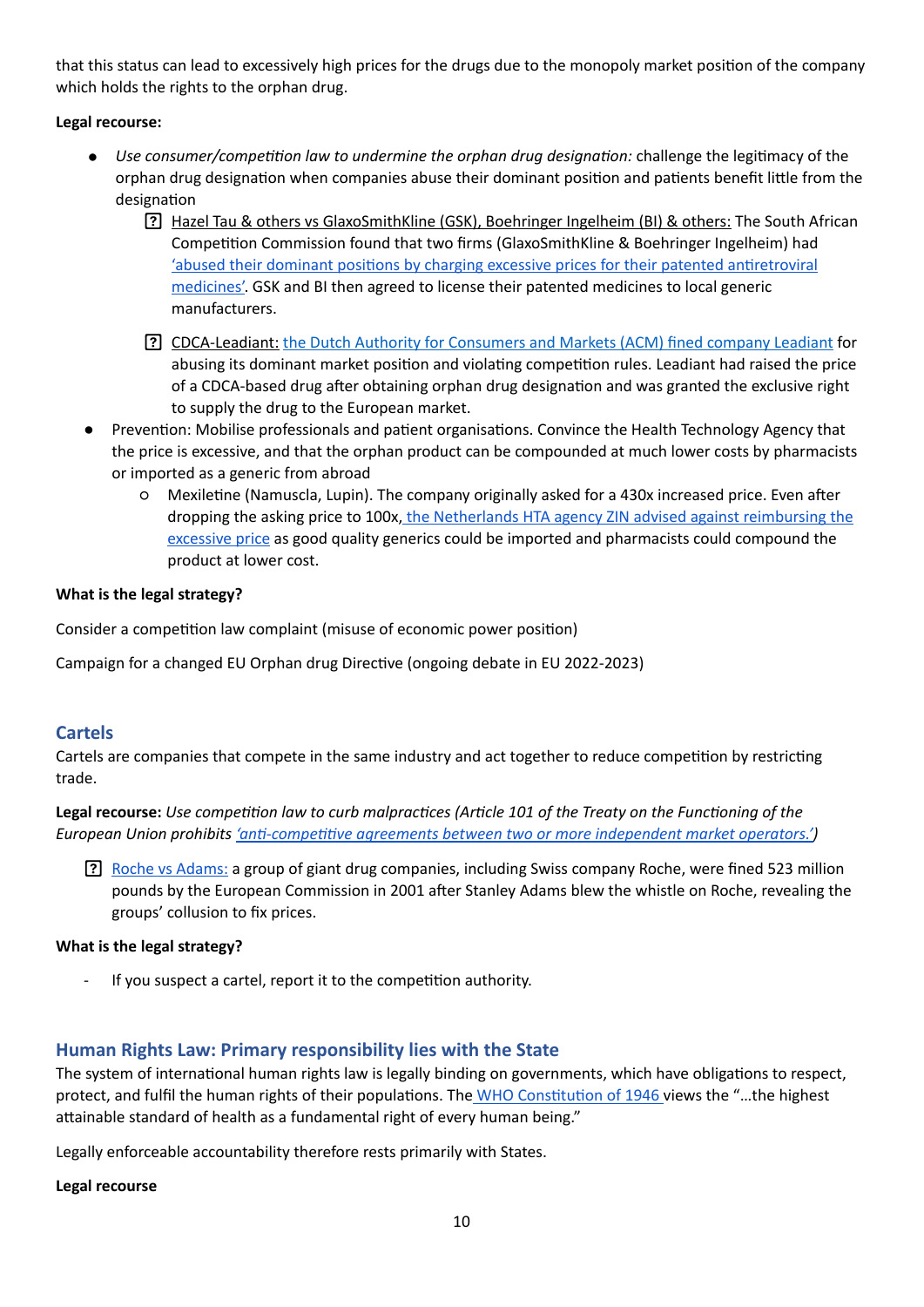- Use and promote the notion of private actor responsibilities to respect human rights: The United Nations Guiding Principles on Business and Human Rights make clear that private companies also have a responsibility to respect human rights. In 2008, the first UN Special Rapporteur on the right to the highest attainable standard of health, wrote the Human Rights Guidelines for Pharmaceutical Companies in relation to Access to Medicines. Specific responsibilities therefore apply to pharmaceutical companies in relation to access to medicines. These guidelines should be promoted and reinforced in order to increase the accountability of private actors under human rights law.
- *Tort law:* no examples for A2M but in other areas of human rights, tort litigation has been successful in holding private actors accountable for human rights violations, e.g. [https://earthrights.org/case/wiwa-v](https://earthrights.org/case/wiwa-v-royal-dutch-shell/)[royal-dutch-shell/](https://earthrights.org/case/wiwa-v-royal-dutch-shell/); <https://www.urgenda.nl/en/themas/climate-case/>

#### **What is the legal recourse?**

Convince the court in a tort or civil case that the company has failed to honour its human rights responsibilities.

Campaign in the national parliament for more binding legislation for pharmaceuticals, including duty of care.

#### **Abusive Clauses in Contracts**

Pharmaceutical companies often insert unfair clauses in their supply contracts. These can range from liability waivers for any side effects of the medical product, confidentiality agreements which prevent the publishing of the contracts (these are not only detrimental to transparency, but also protect the company from any liability in case of delays in delivery, etc), and stipulating that dispute are resolved by private arbitrators instead of in a public court hearing.

#### Legal recourses:

- *Before signing the contract:* lobby governments to adopt socially responsible licensing clauses in advance purchase agreement contracts for products in development (e.g. NL NFU Principles)
- Lobby for transparency in purchase agreements (ref WHO pharmaceutical transparency resolution of 2019)
- After the contract is signed: use contract/consumer law to sue the company for **breach or claim abusive** contract (illegal/unfair to one of the parties)
	- P. EU suing AstraZeneca for insufficient delivery of Covid-19 vaccines
	- [?] Could COVAX sue the pharmaceutical companies that have not delivered on their supply contracts?

# **Questions to ask in considering legal action**

#### Patent law

- How to analyse and fix the national patent law?
- How to get your country TRIPS-minus?
- How to get rid of/avoid TRIPS-plus?
- How to influence decisions by the national/regional patent office?
- How to prevent a patent from being granted? (pre-grant opposition)
- How to challenge/neutralise a patent in the interest of public health? (CL)
- How to prevent evergreening possibilities?
- How to challenge an evergreening case?
- How to prevent an SPC from being granted?
- How to challenge an SPC?
- Are there restrictive data exclusivity laws? How to challenge them?

#### Orphan drug regulation (EU)

What are the other incentives for companies to produce these drugs?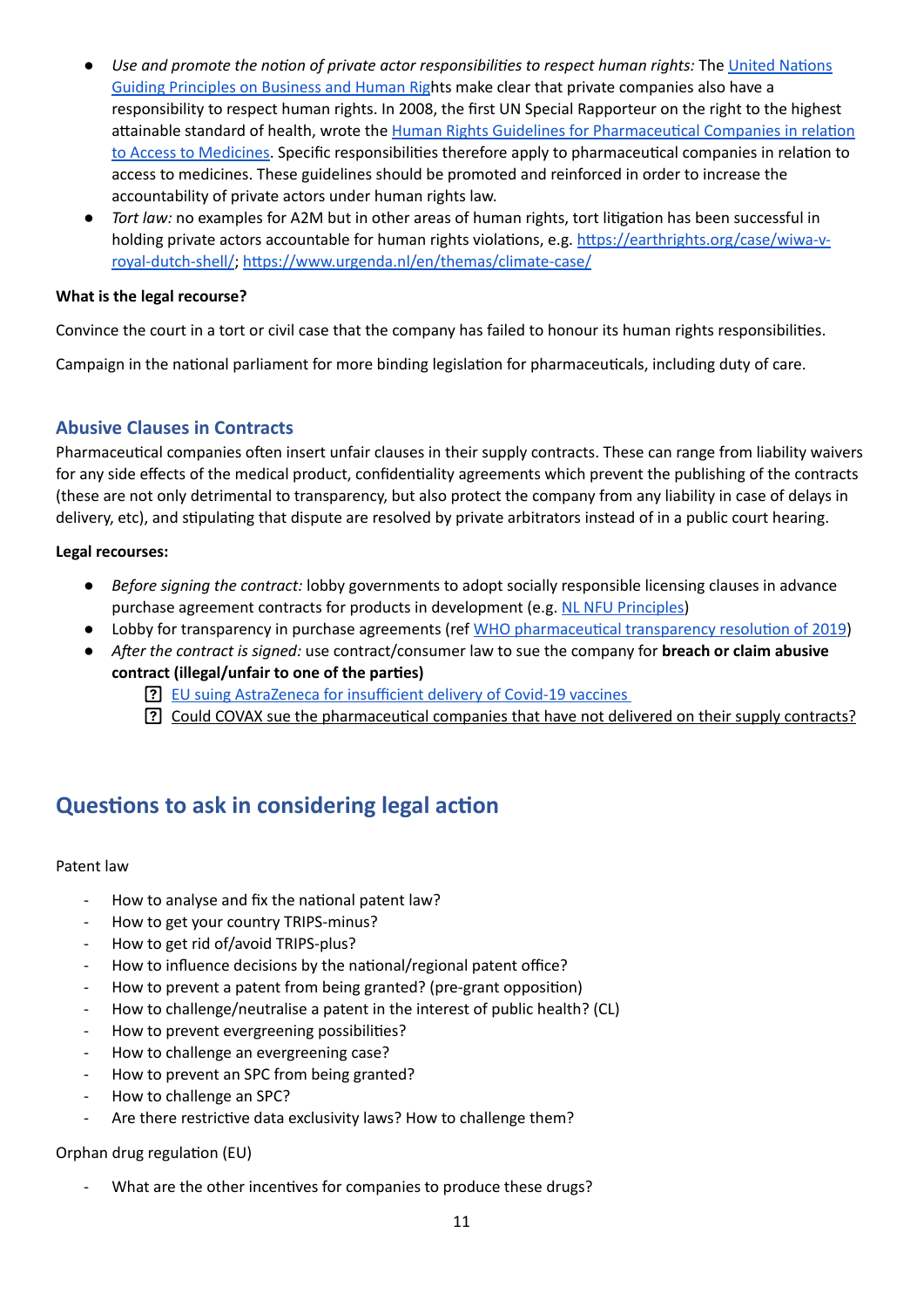- Is the orphan drug regulation abused?
- Can we influence the EU pharmaceutical policy? (orphan drug regulations in the process of being changed)
- How to undermine the business model of pharma-piracy?
- What are the reimbursement policies/capacities in your EU country?
- Is there a national definition of fair pricing? Are the cost-benefit calculations appropriate?
- How many expensive orphan drugs have already entered your country's market?
- Can an excessively priced orphan medicine be compounded by a pharmacist, and can the pharmacist get good quality raw materials at a reasonable price?
- Can the orphan drug candidate be imported from outside the EU at a lower price?
- Can you start a naming and shaming campaign against the potential pharma-pirate?
- Can you convince the national reimbursement authority to refuse the high price and recommend the more affordable compounding/importation?
- If the product is already excessively priced, can you start a competition law case?

Competition law (EU cartel and abuse of dominant economic market position)

- What are legal grounds for a competition challenge?
- How to assess and fix the national competition laws?
- How to assess the quality of the policy of the competition authority?
- How to bring a case?
- What to ask for? (a fine/statement of the competition authority/negotiated settlement? (e.g. lower price/ generic entry))
- After the fine, how to sue for damages?

Human rights (using State responsibility to increase private actor accountability)

- Has the government enabled laws that pass on the State duty of care to the private sector/pharma company?
- Is there a national/international human rights commission to which you can complain? (Ombudsman etc) (has the government respected its duty to prevent private actors from violating HR?)
- Does the company adhere to the UN Business and HR principles? / Paul Hunt criteria?
- Can you distil other criteria from these? (e.g. on the basis of the Good Covid-19 Company practices (GCCP) developed by PAF)
- Does the company have a corporate social responsibility or HR statement/department?
- Is there jurisprudence on socially responsible pharma practices/behaviour? (not really but yes on climate and environment e.g. Shell)
- Can the OECD guidelines be used to make a formal complaint against corporate management?
- Can you use HR arguments in other legal forums as additional evidence? (e.g. tort law [Urgenda\)](https://www.urgenda.nl/en/themas/climate-case/)

#### **Tort** law

- Analyse the tort law possibilities in your country/economic region
- Analyse previous cases using tort law to promote private actor accountability
- Has tort already been used to promote access to medicines?
- How responsive are the Courts to human rights-sensitive interpretation of tort laws?

#### Pharmaceutical laws

- Does your country allow pharmacists to compound drugs and protect them from infringement cases? (e.g., Netherlands)
- Are the quality guidelines for compounding restrictive or enabling? Is there a government policy on it? (NL pharmacists have their own professional rules)
- Can your country import a more affordable, but unregistered medicine (a cheaper generic)?
- If not systematically, are individuals enabled/empowered to import these unregistered medicines for personal use?
- Can you organise a buyers' club? (Cystic fibrosis UK, PREP-UK, Dallas Buyers Club HIV ARVs)